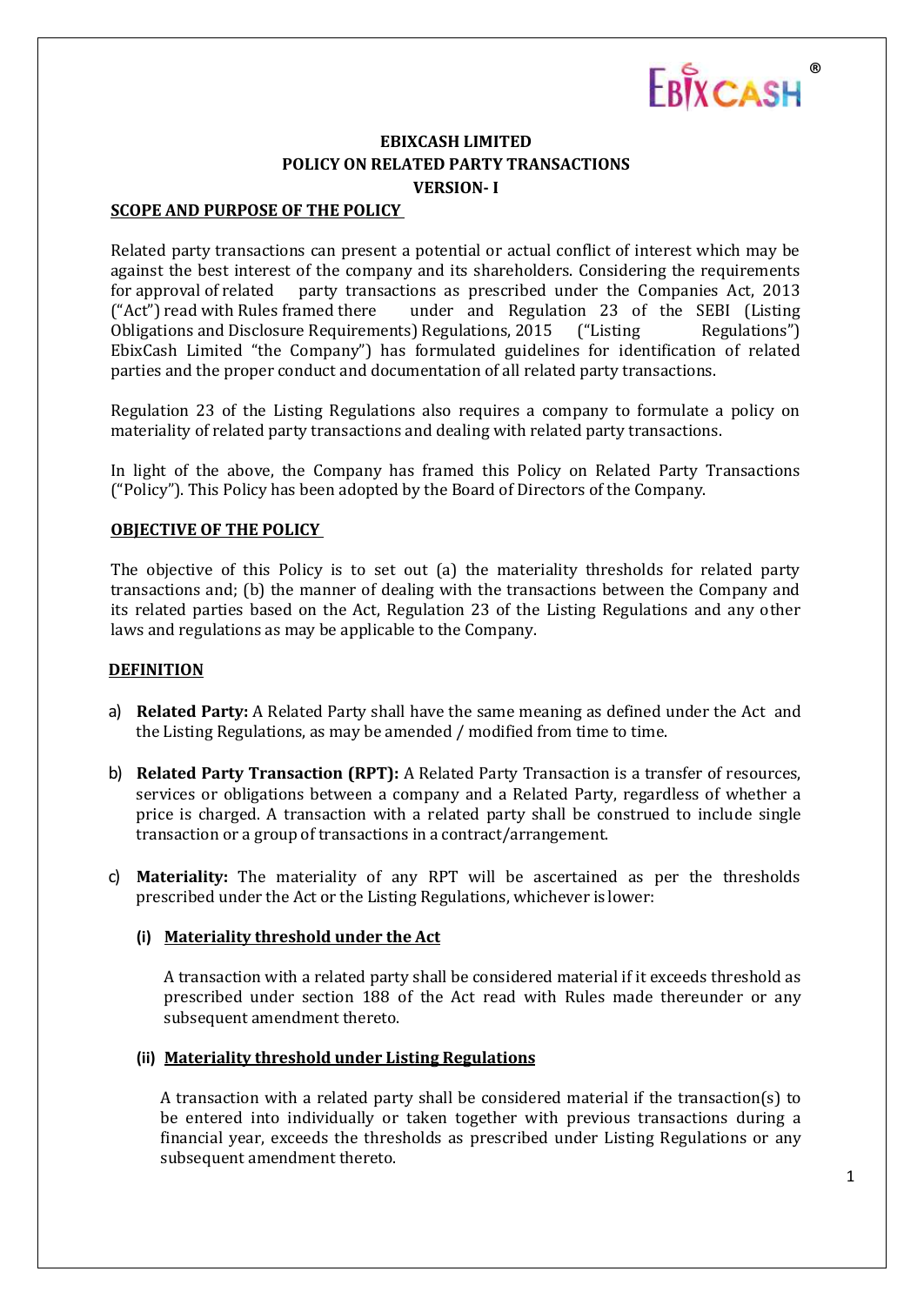

- d) **Arm's Length Basis:** Terms will be treated as on 'Arm's Length Basis' if the commercial and key terms are comparable and are not materially different with similar transactions with non-related parties considering all the aspects of the transactions such as quality, realizations, other terms of the contract, etc. In case the Company is not doing similar transactions with any other non- related party, terms for similar transactions between other non-related parties of similar standing can be considered to establish 'arm's length basis'. Other methods prescribed for this purpose under any law can also be considered for establishing this principle.
- e) **Ordinary Course of Business:** Transactions with related parties will be considered in ordinary course if they are entered in pursuance of the business objective of the Company and necessary for Company's operations or related financial activities, including the fixed assets transactions and pursuant to the objects of the Company.

# **POLICY**

- a) The RPTs should be in conformity with the prevailing rules and regulations prescribed bylaw.
- b) All RPTs shall be placed before Audit Committee for prior approval of the Audit Committee,as required under the provisions of the Act and the Listing Regulations.
- c) The Audit Committee may grant omnibus approval for RPTs which are repetitive in nature, provided that such approval shall remain valid for period not exceeding one year, during which period the commercial terms of approved RPTs may change, provided that arm's length criterion shall be ensured at the time of each such change. Further, where the need for RPTs cannot be foreseen and requisite details are not available, the Audit Committee may grant omnibus approval for such transactions *provided that* value of each such transaction shall not exceed ₹ 1 crore.
- d) Further the committee shall review, at least on a quarterly basis, the details of related party transactions entered into by the Company pursuant to each of the omnibus approvals given.
- e) All RPTs specified u/s 188 of the Act which are not in the ordinary course of business of the Company or not at arm's length basis shall be effected only with prior approval of the Board of Directors of the Company, on recommendation of the Audit Committee.
- f) All RPTs specified in the Act which are not in the ordinary course of business of the Company or not at arms' length basis and exceed the thresholds laid down in the Act shall be placed before the shareholders' for their approval.
- g) Notwithstanding, the RPTs which cross the materiality threshold as defined under the Listing Regulations shall be entered by the Company only with the prior approval of the shareholders of the Company.
- h) Subject to the applicable laws, the Audit Committee shall have the power to ratify, revise or terminate the RPTs, which are not in accordance with thisPolicy.
- i) Any transaction that is specifically excluded from applicability of the related party